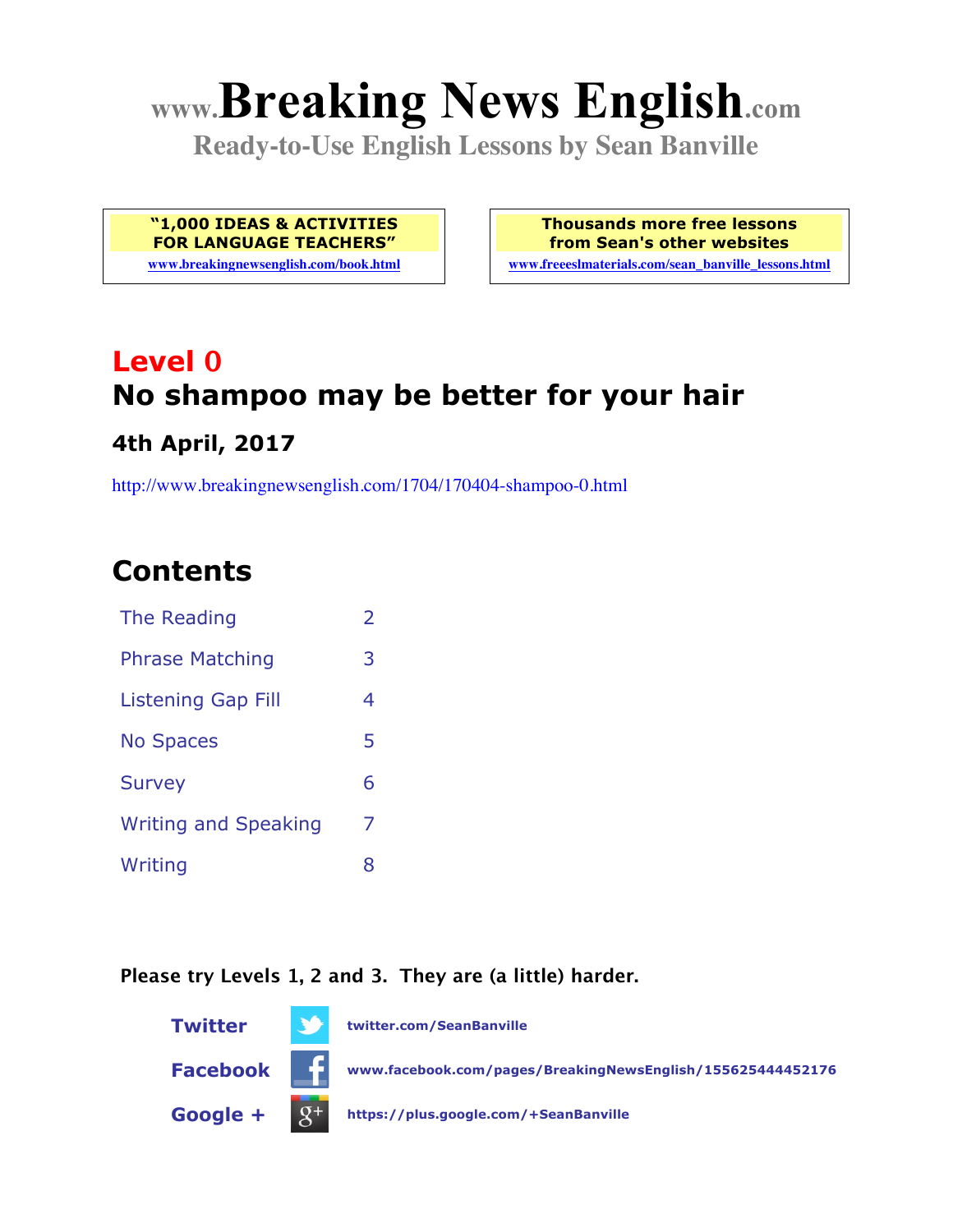# **THE READING**

From http://www.breakingnewsenglish.com/1704/170404-shampoo-0.html

Is shampoo necessary? Fewer people are using it. They are changing their habits. A study on shampoo said: "People are working from home…and fewer people are smoking, so [they] are using less shampoo." Shampooing often may be why hair gets greasy. It makes the head dry, so the head makes more oil.

Many people say shampoo is good. They say it is gentle on your head and makes the hair shine. The hair's oil doesn't clean it. A hair loss clinic said we must use shampoo when we sweat after exercise or using a sauna. Shampoo removes bacteria and cleans the extra oil from your head. The clinic said shampoo is good for greasy hair.

Sources: http://www.**bbc.com**/news/uk-38812935 http://www.**treehugger.com**/organic-beauty/washing-ones-hair-shampoo-so-passe.html http://**ecosalon.com**/no-poo-method/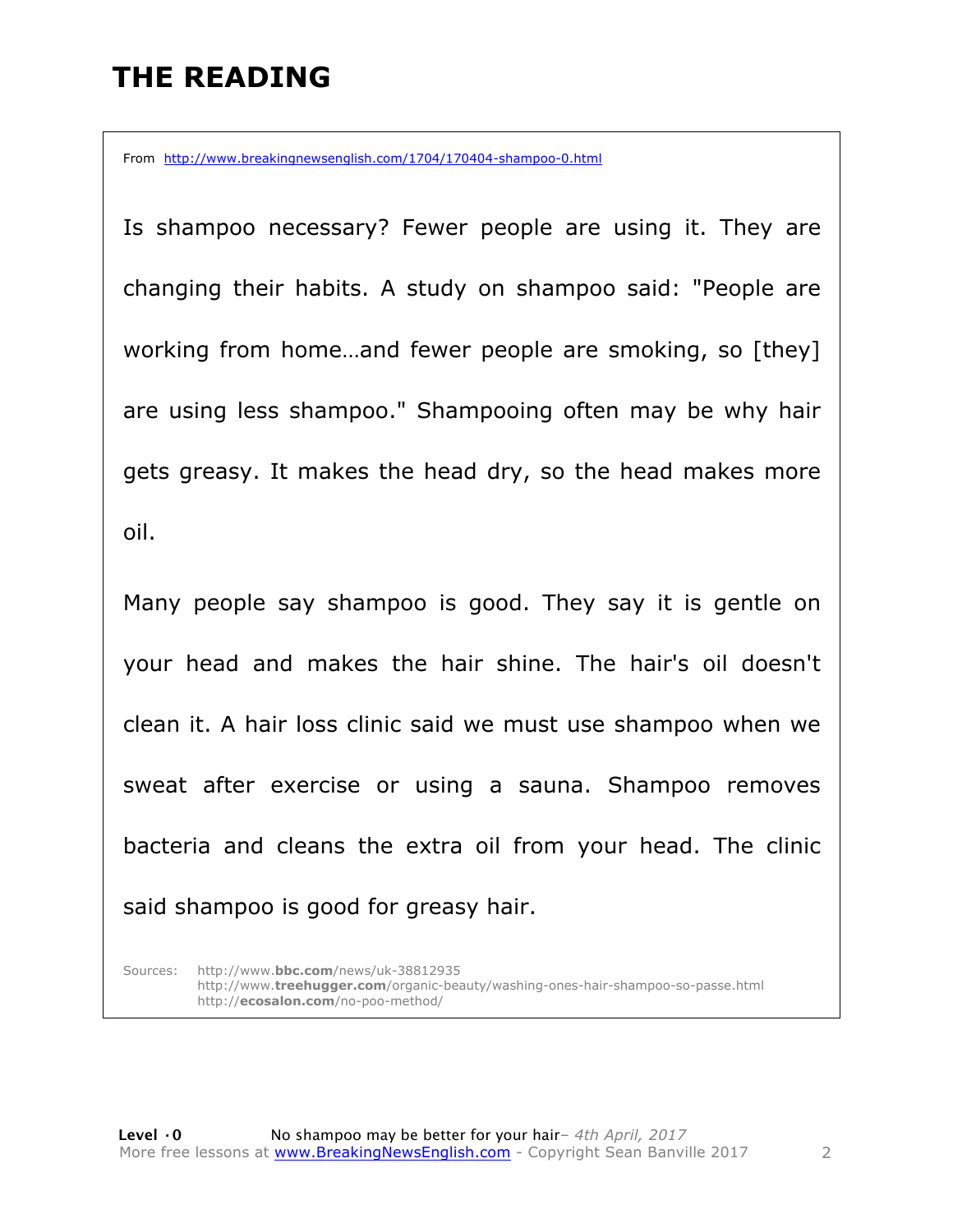# **PHRASE MATCHING**

From http://www.breakingnewsenglish.com/1704/170404-shampoo-0.html

#### **PARAGRAPH ONE:**

| 1. Could shampoo be              | a. oil            |
|----------------------------------|-------------------|
| 2. They are changing their hair- | b. home           |
| 3. People are working from       | c. less oil       |
| 4. fewer people are              | d. washing habits |
| 5. It makes the scalp            | e. again          |
| 6. the head produces more        | f. smoking        |
| 7. have to shampoo               | g. history?       |
| 8. Not shampooing mean           | h. dry            |

#### **PARAGRAPH TWO:**

|    | 1. Many people say shampoo is     |             | a. hair look shiny |
|----|-----------------------------------|-------------|--------------------|
|    | 2. A top                          |             | b. using shampoo   |
|    | 3. there is no benefit to not     |             | c. sweaty          |
| 4. | makes the                         |             | d. hairdresser     |
|    | 5. the hair's oil doesn't         | $e_{\cdot}$ | bacteria           |
|    | 6. A hair loss                    | f.          | good               |
|    | 7. activities that make the scalp | q.          | clean it           |
|    | 8. Rinsing will also not remove   |             | h. clinic          |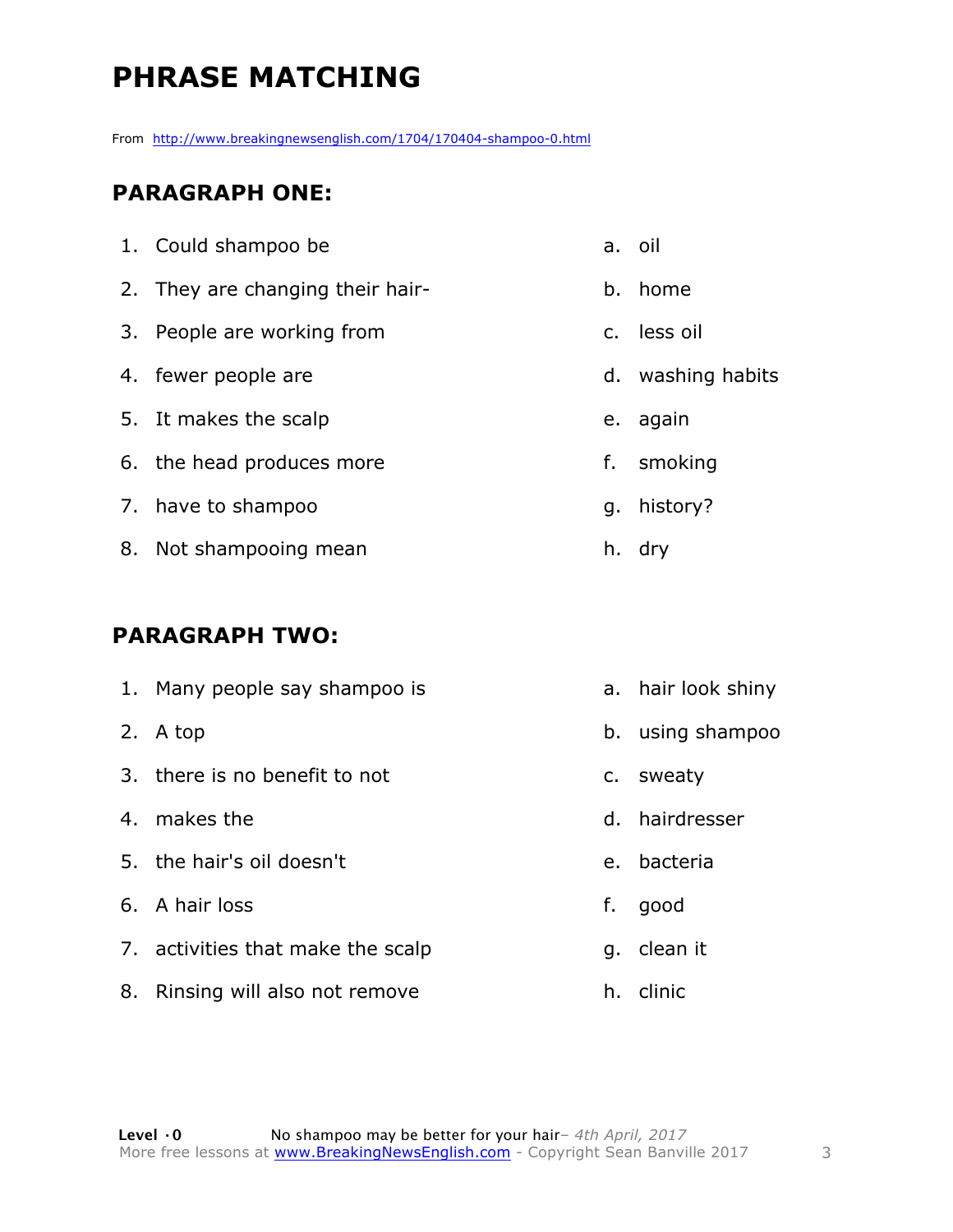# **LISTEN AND FILL IN THE GAPS**

From http://www.breakingnewsenglish.com/1704/170404-shampoo-0.html

|                                                                                                                                                                                                                                                                                                                                                                                                                                                                               | Is (1) ________________________? Fewer people are using it. They         |
|-------------------------------------------------------------------------------------------------------------------------------------------------------------------------------------------------------------------------------------------------------------------------------------------------------------------------------------------------------------------------------------------------------------------------------------------------------------------------------|--------------------------------------------------------------------------|
|                                                                                                                                                                                                                                                                                                                                                                                                                                                                               | are changing $(2)$ ________________________. A study on shampoo          |
|                                                                                                                                                                                                                                                                                                                                                                                                                                                                               | said: "(3) __________________________________ working from homeand fewer |
|                                                                                                                                                                                                                                                                                                                                                                                                                                                                               | people are smoking, (4) _________________________ using less             |
|                                                                                                                                                                                                                                                                                                                                                                                                                                                                               | shampoo." Shampooing (5) ________________________ why hair               |
|                                                                                                                                                                                                                                                                                                                                                                                                                                                                               | gets greasy. It makes the head dry, so the head                          |
| $(6) \begin{tabular}{l} \hline \rule[1ex]{1ex}{1ex} \multicolumn{3}{c}{} & \multicolumn{3}{c}{} \multicolumn{3}{c}{} \multicolumn{3}{c}{} \multicolumn{3}{c}{} \multicolumn{3}{c}{} \multicolumn{3}{c}{} \multicolumn{3}{c}{} \multicolumn{3}{c}{} \multicolumn{3}{c}{} \multicolumn{3}{c}{} \multicolumn{3}{c}{} \multicolumn{3}{c}{} \multicolumn{3}{c}{} \multicolumn{3}{c}{} \multicolumn{3}{c}{} \multicolumn{3}{c}{} \multicolumn{3}{c}{} \multicolumn{3}{c}{} \multic$ |                                                                          |
|                                                                                                                                                                                                                                                                                                                                                                                                                                                                               | Many people say (7) ________________________. They say it is             |
|                                                                                                                                                                                                                                                                                                                                                                                                                                                                               | gentle on your head and makes (8) ________________________. The          |
|                                                                                                                                                                                                                                                                                                                                                                                                                                                                               | hair's oil doesn't (9) ______________________. A hair loss clinic        |
|                                                                                                                                                                                                                                                                                                                                                                                                                                                                               |                                                                          |
|                                                                                                                                                                                                                                                                                                                                                                                                                                                                               |                                                                          |
|                                                                                                                                                                                                                                                                                                                                                                                                                                                                               | and cleans the extra oil from your head. The clinic said shampoo         |
|                                                                                                                                                                                                                                                                                                                                                                                                                                                                               |                                                                          |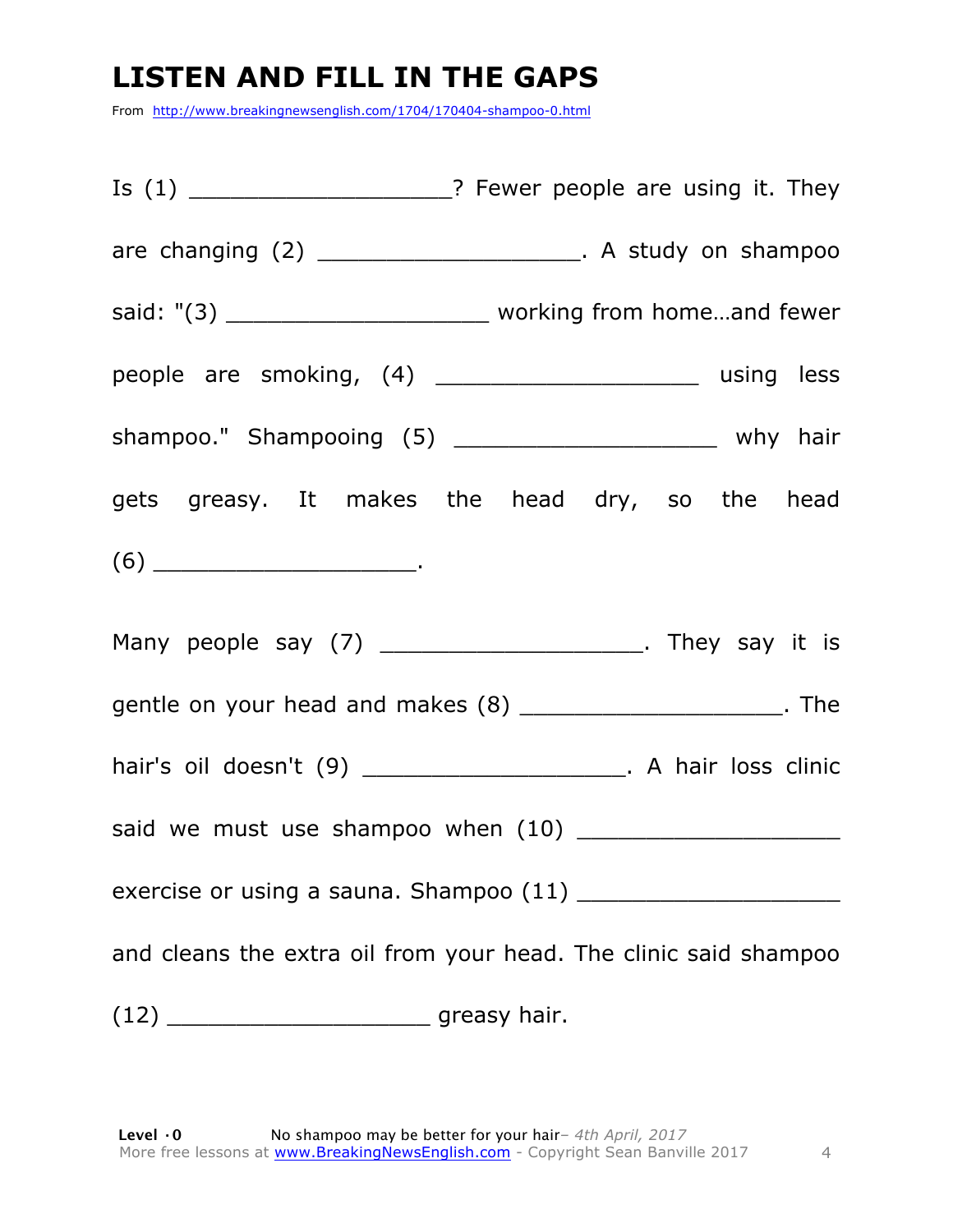# **PUT A SLASH ( / )WHERE THE SPACES ARE**

From http://www.breakingnewsenglish.com/1704/170404-shampoo-0.html

Isshampoonecessary?Fewerpeopleareusingit.Theyarechangingthei

rhabits.Astudyonshampoosaid:"Peopleareworkingfromhome…andf

ewerpeoplearesmoking,so[they]areusinglessshampoo."Shampooi

ngoftenmaybewhyhairgetsgreasy.Itmakestheheaddry,sotheheadm

akesmoreoil.Manypeoplesayshampooisgood.Theysayitisgentleony

ourheadandmakesthehairshine.Thehair'soildoesn'tcleanit.Ahairloss

clinicsaidwemustuseshampoowhenwesweatafterexerciseorusingas

auna.Shampooremovesbacteriaandcleanstheextraoilfromyourhead

.Theclinicsaidshampooisgoodforgreasyhair.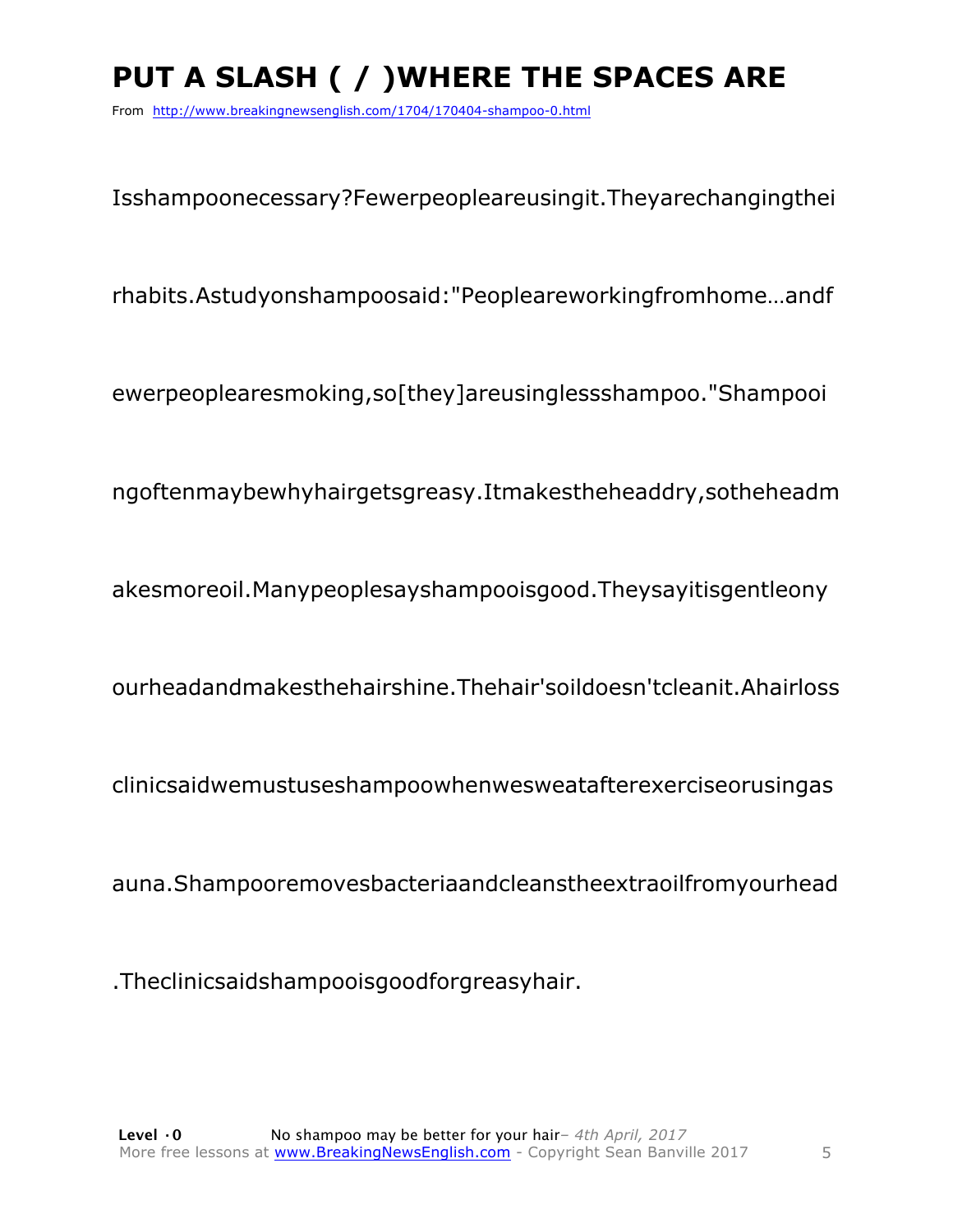# **SHAMPOO SURVEY**

From http://www.breakingnewsenglish.com/1704/170404-shampoo-4.html

Write five GOOD questions about shampoo in the table. Do this in pairs. Each student must write the questions on his / her own paper.

When you have finished, interview other students. Write down their answers.

|      | STUDENT 1 | STUDENT 2 | STUDENT 3 |
|------|-----------|-----------|-----------|
| Q.1. |           |           |           |
| Q.2. |           |           |           |
| Q.3. |           |           |           |
| Q.4. |           |           |           |
| Q.5. |           |           |           |

- Now return to your original partner and share and talk about what you found out. Change partners often.
- Make mini-presentations to other groups on your findings.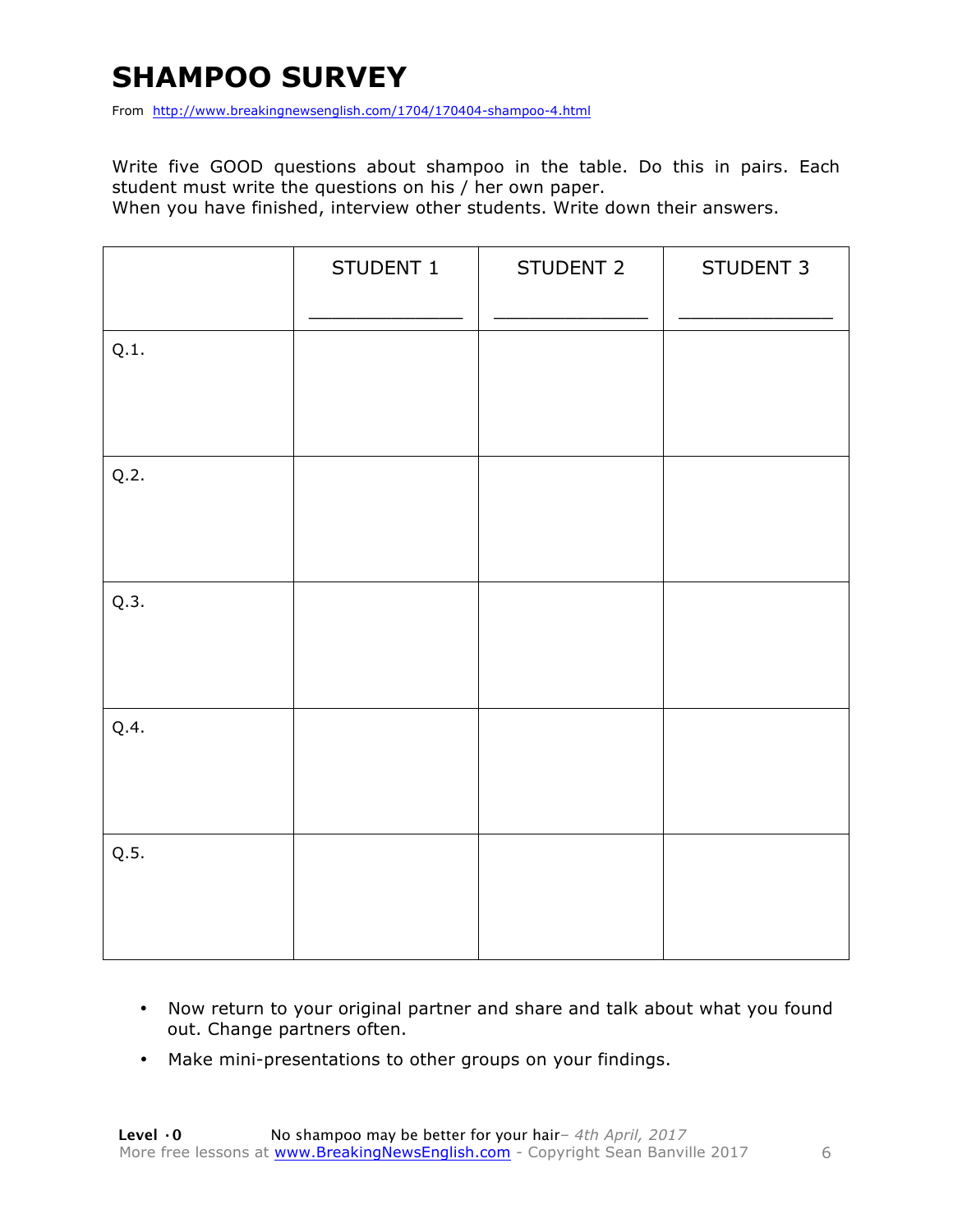# **WRITE QUESTIONS & ASK YOUR PARTNER(S)**

Student A: Do not show these to your speaking partner(s).

| a) |  |  |
|----|--|--|
| b) |  |  |
| c) |  |  |
| d) |  |  |
| e) |  |  |
| f) |  |  |
|    |  |  |

*No shampoo may be better for your hair – 4th April, 2017* More free lessons at www.BreakingNewsEnglish.com

# **WRITE QUESTIONS & ASK YOUR PARTNER(S)**

-----------------------------------------------------------------------------

Student B: Do not show these to your speaking partner(s).

| a) |  |  |
|----|--|--|
| b) |  |  |
| c) |  |  |
| d) |  |  |
| e) |  |  |
|    |  |  |
| f) |  |  |